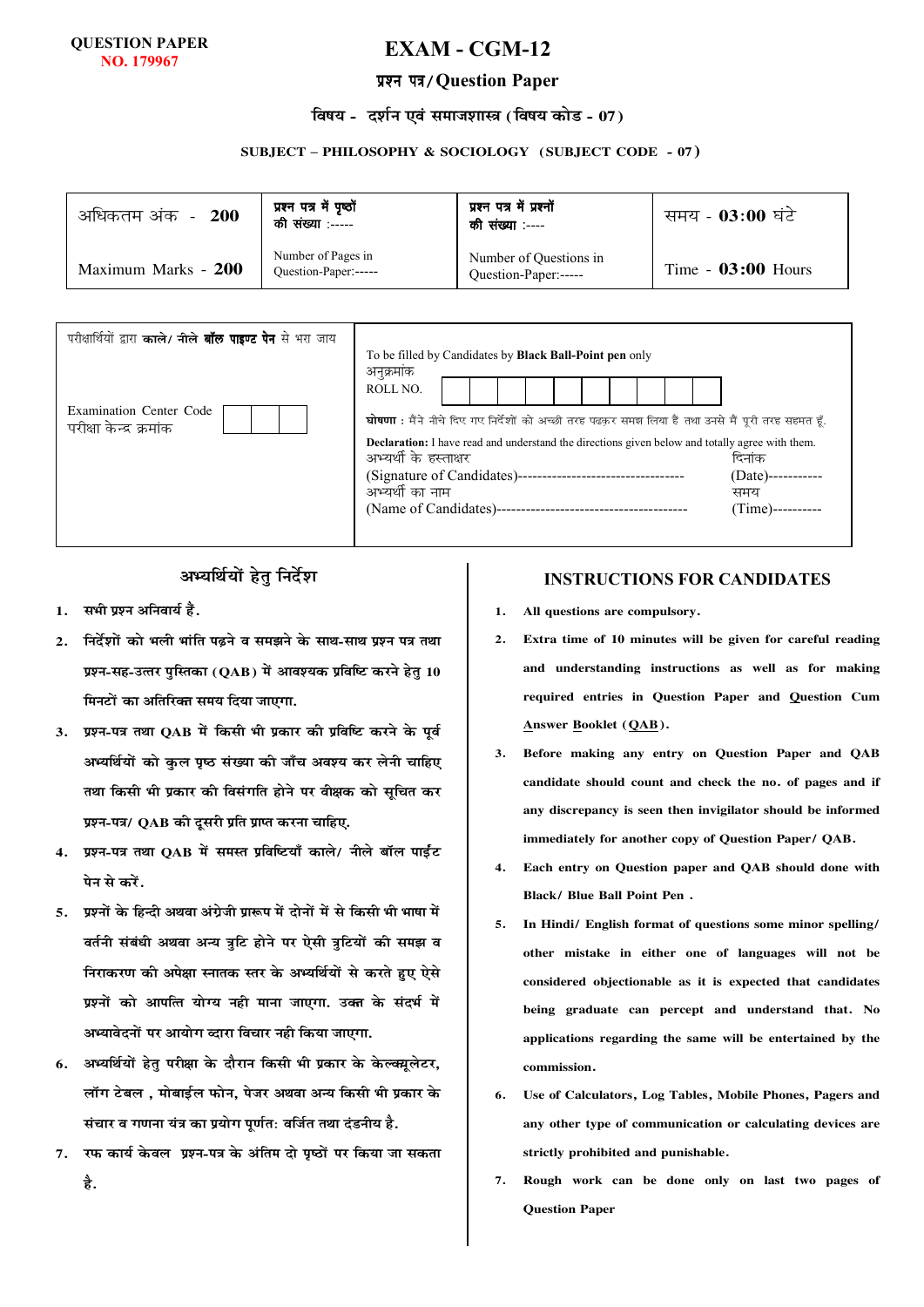समय-3 घंटा

अधिकतम अंक–200

### खण्ड—1 **SECTION-1**

# (उत्तर की शब्द सीमा–लगभग 30 शब्द, अंक–{2×20} 40 अंक)<br>(प्रत्येक प्रश्न–02 अंक)

| भाग $-1$ | प्रश्न-1 'दृष्यते अनेन इति दर्शनम्' की व्याख्या कीजिए।<br>Q.No-1 Explain 'Drushyate anena iti darshanam'.<br>प्रश्न-2 विज्ञान की परिभाषा दीजिए।<br>Q.No-2 Define science?<br>प्रश्न-3 योग के अनुसार प्राणायाम के अंगों का विवरण दीजिए।<br>Q.No-3 Describe the three parts of Pranayama according to Yoga.<br>प्रश्न-4 पंथ निरपेक्षता क्या है?<br>Q.No-4 What is Secularism?                                                                                                                                                                                                                                                                                 |
|----------|-------------------------------------------------------------------------------------------------------------------------------------------------------------------------------------------------------------------------------------------------------------------------------------------------------------------------------------------------------------------------------------------------------------------------------------------------------------------------------------------------------------------------------------------------------------------------------------------------------------------------------------------------------------|
| भाग–2    | प्रश्न- 1 समाज शास्त्र से आप क्या समझते हैं?<br>Q. No 1- What do you mean by Sociology?<br>प्रश्न-2 समाज क्या है? स्पष्ट कीजिए<br>Q. No 2-What is Society? Explain<br>प्रश्न-3 प्राथमिक समूह के लक्षण बतलाइये।<br>Q. No 3-Desccibe the features of primary group.<br>प्रश्न-4 पुरूषार्थ की अवधारणा को स्पष्ट कीजिये।<br>Q. No 4-Explain the concept of Purusharth.                                                                                                                                                                                                                                                                                          |
| भाग $-3$ | प्रश्न-1 छत्तीसगढ़ की कमार जनजाति के शारीरिक एवं प्रजातीय लक्षण क्या है?<br>Q. No -1 What are the physical and social characteristics of the Kamar Tribe of Chhattisgarh?<br>प्रश्न-2 'पैढ़ू विवाह' से आप क्या समझते हैं? उदाहरणों सहित समझाईये।<br>Q. No -2 What do you mean by "Paithu Marriage"? Explain with example.<br>प्रश्न-3 भारतीय संविधान के अनुच्छेद 338 का क्या महत्व है?<br>Q. No -3 What is the significance of article 338 of the Indian constitution?<br>प्रश्न-4 छत्तीसगढ़ की 'देवार' जाति के प्रमुख सामाजिक-सांस्कृतिक लक्षण क्या है?<br>Q. No -4 What are the main socio-cultural characteristics of the "Dewar Caste" of Chhattisgarh? |
| भाग—4    | प्रश्न-1 लोक कथा से आप क्या समझते हैं?<br>Q.No 1- What do you mean by folktale?<br>प्रश्न-2 राउत नाचा क्या है?<br>Q.No 2- What is Rout Nacha?<br>प्रश्न-3 छत्तीसगढ़ी में एक महत्वपूर्ण मुहावरा एवं उसके अर्थ को लिखिए।<br>Q.No 3- Write an important idiom and their meaning in Chhattisgarhi?<br>प्रश्न—4 एक छत्तीसगढ़ लोकोक्ति एवं इसके अर्थ को लिखिए।<br>Q.No 4- Write a Chhattisgarhi proverb and its meaning.                                                                                                                                                                                                                                          |
| भाग $-5$ | प्रश्न-1 छत्तीसगढ की लोकगाथा पंडवानी से क्या आशय है?<br>Q.No. 1- What is the meaning of the Chhattisgarhi folklore Pandavani?<br>प्रश्न-2 छत्तीसगढ़ की हरतालिका (तीजा) का क्या महत्व है?<br>Q.No. 2- What is the importance of the Hartalika (Teeja) in Chhattisgarh?<br>प्रश्न-3 छत्तीसगढ़ का राजिम क्यों प्रसिद्ध है?<br>Q.No. 3- For what reason the Rajim of Chhattisgarh is famous?<br>प्रश्न-4 तीरथगढ जलप्रपात कहाँ स्थित है और किस नदी पर बना है?<br>Q.No.-4 Where is the water fall Teerathgara located and it is built on which river?                                                                                                             |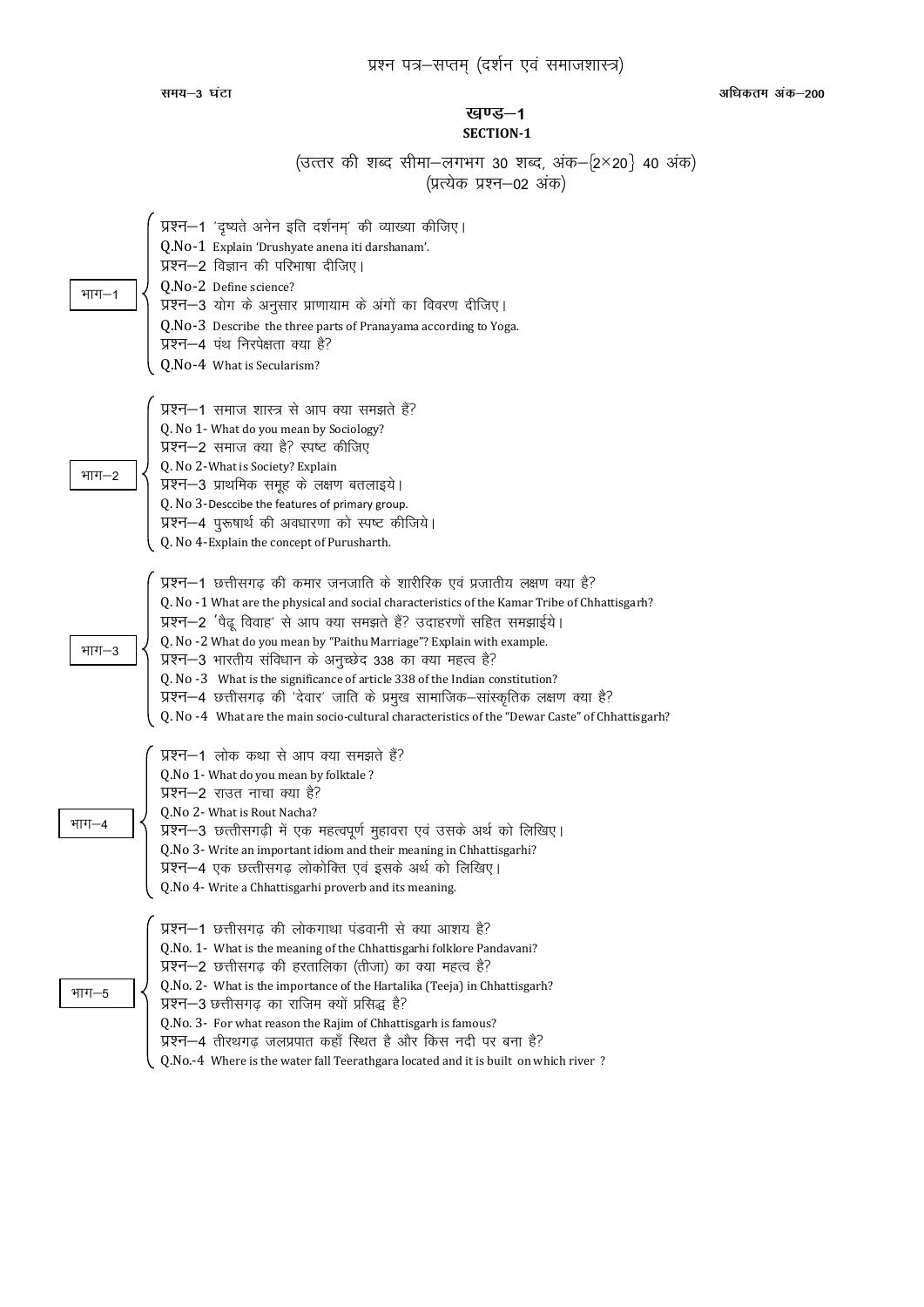# प्रश्न पत्र-सप्तम् (दर्शन एवं समाजशास्त्र)

## खण्ड–2 **SECTION-2**

(उत्तर की शब्द सीमा—लगभग 60 शब्द, अंक—{4×10} 40 अंक)<br>(प्रत्येक प्रश्न—04 अंक)

| भाग $-1$ | प्रश्न-5 दर्शनशास्त्र का जीवन में महत्व स्पष्ट कीजिए।<br>$\sqrt{{\rm Q.No\text{-}5}}$ Elucidate the importance of philosophy in life.<br>प्रश्न-6 विज्ञान संस्कृति में उत्पन्न होता है- क्या आप सहमत हैं? स्पष्ट कीजिए।<br>Q.No-6 Science is evolved in culture- do you agree? Explain? |
|----------|-----------------------------------------------------------------------------------------------------------------------------------------------------------------------------------------------------------------------------------------------------------------------------------------|
| भाग–2    | प्रश्न-5 समाज शास्त्र और राजनीति विज्ञान में सम्बन्ध बतलाइये।<br>Q. No 5-Descibe the relation ship between Sociology and Political Science.<br>प्रश्न—6   गृहस्थ  आश्रम  के  महत्व  की  विवेचना  कीजिये ।<br>Q. No 6-Discuss the importance of Grahasth Ashram.                         |
| भाग–3    | प्रश्न—5 जनजातीय पृथक्करण के सामाजिक राजनैतिक कारण बताईये।<br>Q. No -5 Explain Socio-political causes of tribal isolation.<br>प्रश्न—6 'बेवर कृषि' के गुण—दोषों को स्पष्ट कीजिए।<br>Q. No -6 Explain merits and demerits of the "Bewar agriculture"                                     |
| भाग $-4$ | प्रश्न—5 ''ददरिया'' से आप क्या समझते हैं?<br>Q.No 5- What do you mean by "Dadariya".<br>प्रश्न—6 'डण्डा' नृत्य क्या है? बताइये<br>Q.No 6-What is Danda Nritya? Discuss                                                                                                                  |
|          | प्रश्न-5 बस्तर की घड़वा कला क्या है? स्पष्ट कीजिए।<br>  Q.No.-5   What is the Bell netal art of Bastar? Clarify.<br>  प्रश्न—6  भोरमदेव  क्यों  प्रसिद्ध  है?  इसका  क्या  महत्व  है?<br>Q.No.-6 Why is Bhoramdev famous? What is its importance?                                       |
|          | खण्ड–3<br><b>SECTION-3</b><br>(उत्तर की शब्द सीमा—लगभग 100 शब्द, अंक—{8×5} 40 अंक)<br>(प्रत्येक प्रश्न—08 अंक)                                                                                                                                                                          |
| भाग—1    | प्रश्न-7 किसी धर्म के विश्वव्यापक होने की क्या शर्तें हैं? समझाईये।<br>Q.No-7 What are the conditions for a religion to universal. Explain?                                                                                                                                             |
| भाग—2    | प्रश्न-7 समिति और संस्था को परिभाषित करते हुए दोनो में अन्तर स्पष्ट कीजिये।<br>Q. No 7-Define Association and Institution. Give the difference between them.                                                                                                                            |
| भाग—3    | प्रश्न-7 जनजातीय 'युवागृह' के कार्यों पर प्रकाश डालिये।<br>Q. No -7 Throw light on functions of tribal "Youth dormitories".                                                                                                                                                             |
| भाग $-4$ | प्रश्न-7 चंदैनी गोंदा से आप क्या समझते हैं? समझाइये।<br>Q.No 7-What do you understand by Chandeni Gonda? Discuss.                                                                                                                                                                       |
| भाग—5    | प्रश्न-7 छत्तीसगढ़ के अभ्यारण्यों का परिचय दीजिए।                                                                                                                                                                                                                                       |